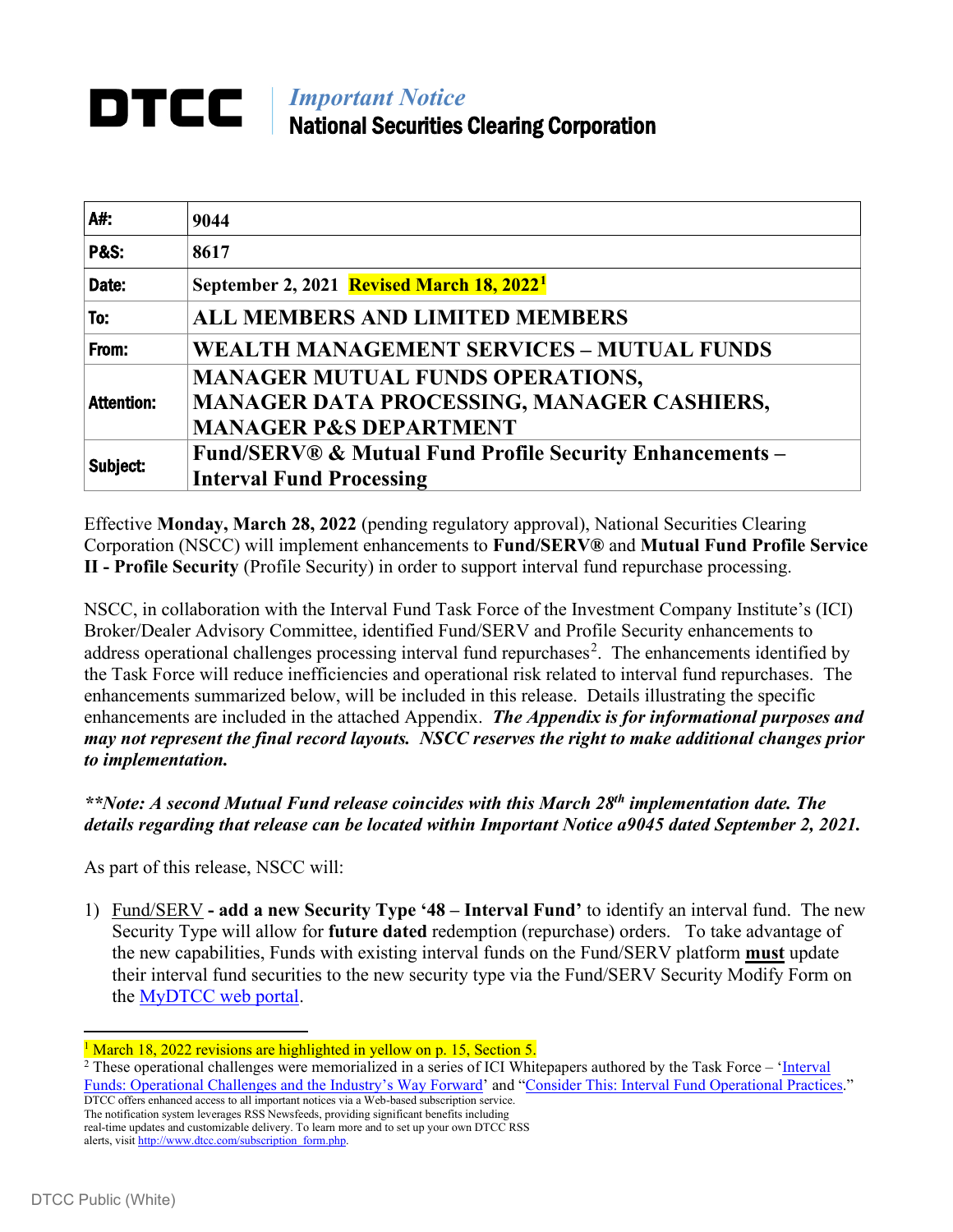*Funds should communicate to Firms the timing of planned changes from an existing Fund/SERV Security Type to the new Interval Fund (48) Security Type. Firms should not immediately take advantage of the new capabilities without having had communication from the Fund. It is strongly recommended Funds utilize the MF Info Xchange 'Issue' notification to communicate changes prior to the effective date. The Issue notification can be utilized to provide a list of the impacted funds and the details of when a Fund will update their Security Type to an interval fund.* 

Profile Security *–* **add a new Product Type Code '48 = Interval Fund'** to **Profile Security** to identify interval funds. Funds are strongly encouraged to update their interval fund securities to the new Product Type Code 48. Firms should be prepared to accept Product Type Code 48.

- 2) Add a **new optional "de-minimis repurchase waiver code" field** to the Fund/SERV Order (001) and Correction (003) records to allow Firms to indicate the repurchase order is eligible for deminimis treatment in the event of proration, in accordance with the Fund's prospectus.
- 3) Modify Fund/SERV 'Anticipated Settlement Date' field logic to **NOT allow** Firms **to override the settlement date** for a **current or future dated** interval fund repurchase. If a Firm populates the Anticipated Settlement Date field on an Order (001) or Correction (003), NSCC will not reject the order but will default the value to 12/31/9999 and pass it to the Fund.

*Currently, Firms can override the settlement cycle established on a security by populating the settlement date in the "Anticipated Settlement Date" field on the Fund/SERV order. This enhancement is a change to the existing logic and will only apply to current and future dated interval fund repurchase orders, allowing Funds to control the settlement date for the repurchase period based on the settlement cycle established on the security.*

4) Add a **new Fund/SERV Interval Fund Acknowledgement Record (Record Type 030)** to allow Funds to notify Firms an interval fund repurchase Order (001), or Correction (003), has been received. **Acknowledgement (030) of an Order (001)** will also allow the order to **remain open for 10 business days after the trade date** to accommodate a future dated trade.

*Acknowledgement (030) of a repurchase order or correction does not indicate the order is in good form. The Acknowledgement provides Firms with the confidence their transaction has been received at the Fund; however the order or correction may be rejected by the Fund at any time prior to being confirmed. The repurchase order must be confirmed to settle.*

5) Modify Fund/SERV purge rules to allow a future dated interval fund repurchase Order (001) that is Acknowledged (030) within 10 business days of the submission date to remain open for **10 business days after the trade date**.

*Currently, a Fund/SERV order remains in an open status for 10 business days after the submission date. This enhancement will leverage similar logic for future dated interval fund repurchase orders – future dated repurchase Orders (001) that are Acknowledged (030) within 10 business days of submission date will remain open for 10 business days after the future trade date. Future dated interval fund repurchase Orders (001) that are not acknowledged will be purged 10 business days after the submission date.*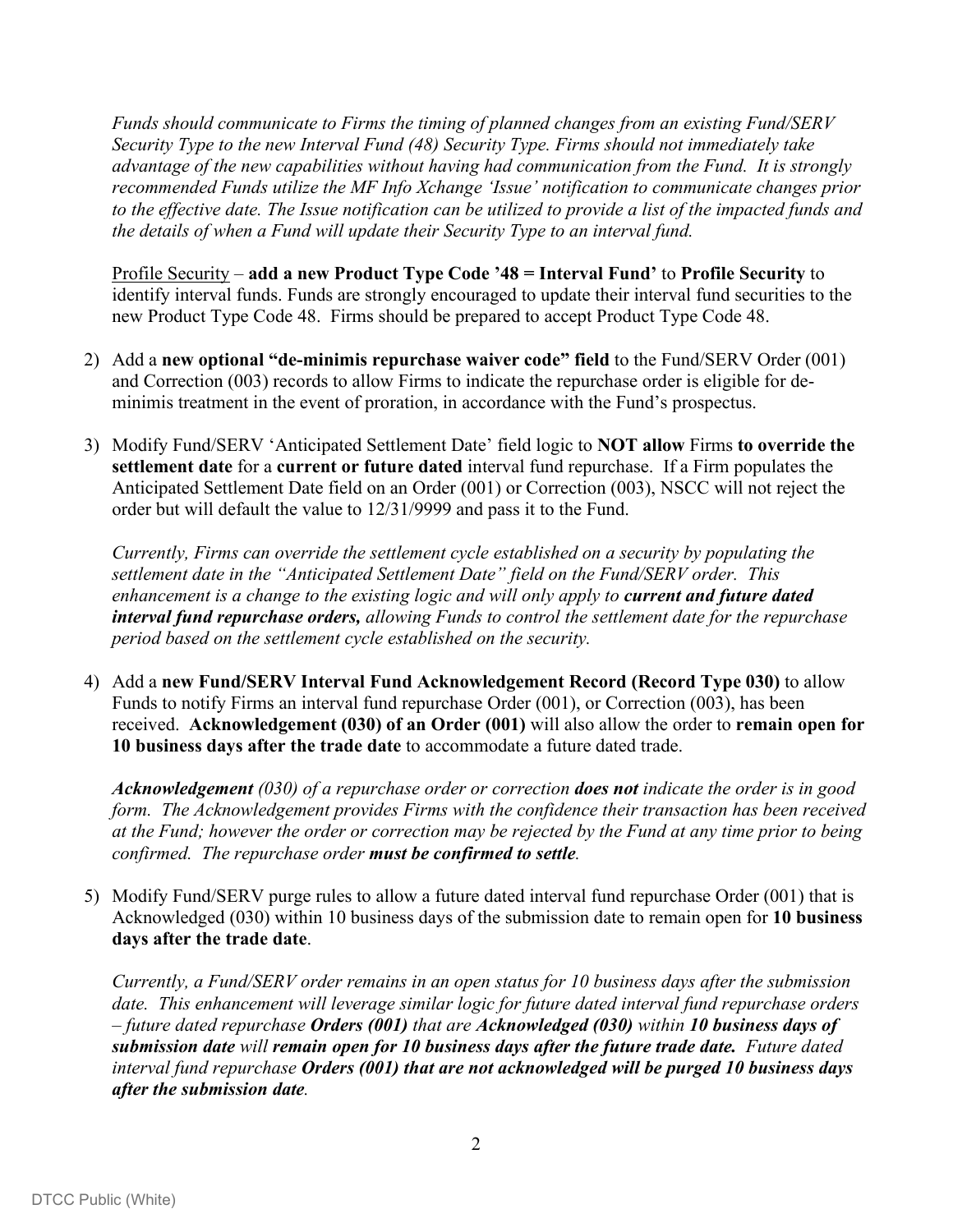#### **Important Notes:**

- **Future dating only applies to interval fund repurchase Orders (001)** and **pre-settlement Corrections (003)**.
- Repurchase orders that **are not future dated** will follow the same processing rules as Security Types Load (25) and No-Load (26), **with the exception** of Firms not being able to override the settlement date.
- **No changes** are being **introduced** to support a future dated interval fund **purchase Order (001) or Exchange (015)**. This decision was based on feedback from clients and the Interval Funds Task Force, which indicated enhancements to purchases and exchanges were not warranted since the level of activity and operational challenges were minimal compared to repurchases. Interval fund purchases and exchanges will follow the same processing rules as Security Types Load (25) and No-Load (26).
- Enhancements to Correction (003) processing only apply to pre-settlement interval fund repurchases. There are no changes to Correction (003) processing for pre-settlement purchases, or post-settlement repurchases and purchases.
- The cutoff times for a future dated interval fund repurchase Firm Exit (139) or Correction (003) will follow existing Fund/SERV logic:
	- ‒ For USD Currency Type, Firm Exits (confirmed and unconfirmed) and Corrections (confirmed and unconfirmed) must be received by the cutoff time (11:00am - Fund/SERV cycle 14) on the day of settlement.
	- ‒ For USN Currency Type, Firm Exits (confirmed and unconfirmed) and Corrections (confirmed and unconfirmed) must be received by 8:00pm on the day prior to settlement.

#### **In-flight considerations:**

- Funds will have the ability to change an existing security to Security Type 48 on the effective date of the enhancements (March 28, 2022), or any date thereafter.
- Orders (001) accepted by NSCC prior to a change to Security Type 48 will follow the processing and settlement rules of the Security Type at the time the Order (001) was accepted.
- With the exception of interval fund repurchase Orders (001), Security Type 48 for all other transactions types and records will follow the same processing rules as Security Types Load (25) and No-Load (26); e.g., an interval fund purchase Order (001) will follow the same existing processing rules as Security Type 25/26).

#### **TESTING**

Effective, **Wednesday, February 16, 2022,** clients may begin testing in the Participant Services Environment (PSE) region.

Clients are encouraged to test and must contact their Relationship Manager before testing begins if access to the PSE region has not been previously established. Please note in order to test the new functionality, Funds must ensure the securities in PSE are set to Security Type '48 - Interval Fund'. Requests to update an existing security to Security Type 48 in PSE can be submitted via the Fund/SERV Security Modify Form on the [DTCC](https://portalu.dtcc.com/wpsnew/portal/mainpage.do) PSE web portal.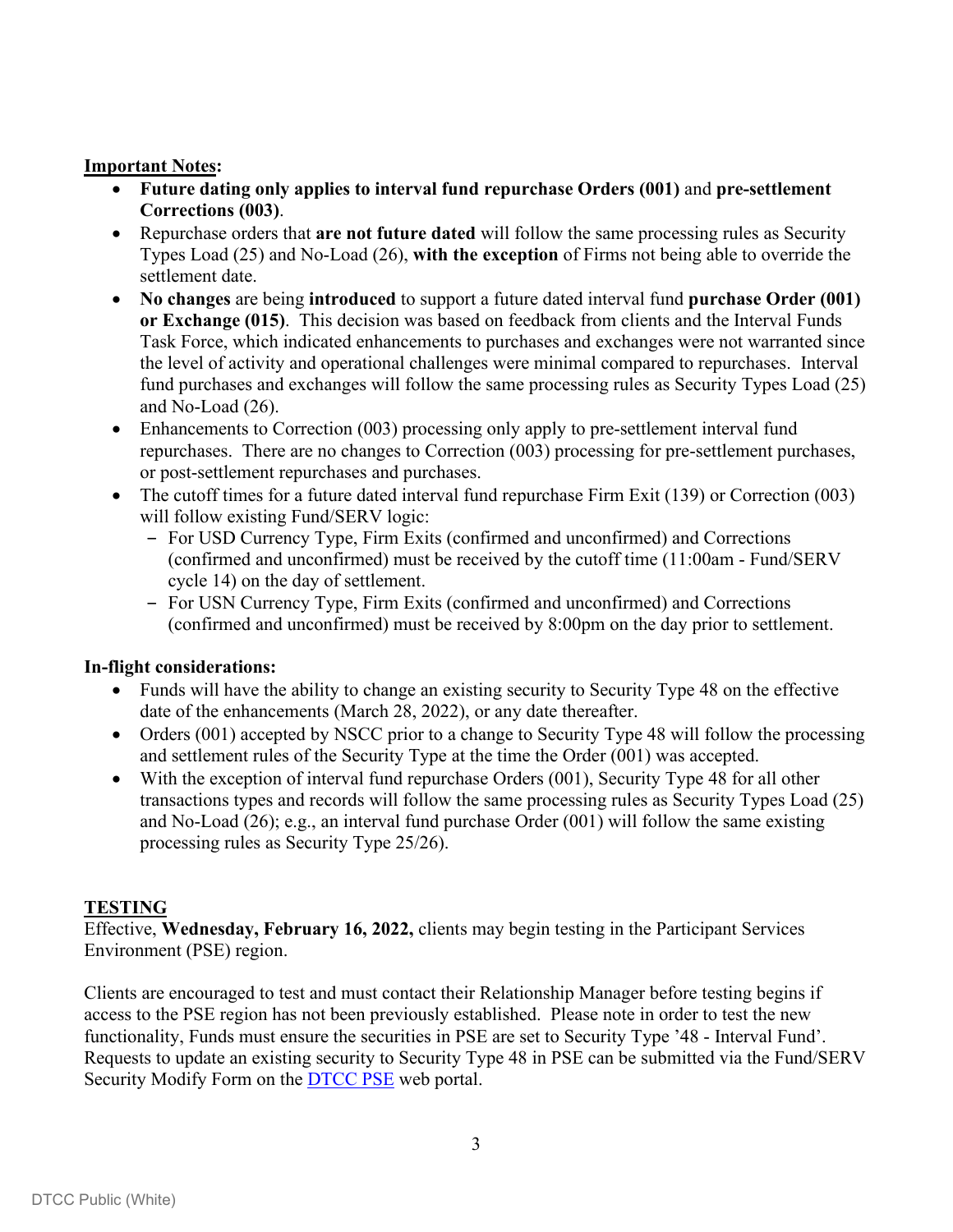# **DOCUMENTATION**

Updated documentation will be available on DTCC's Learning website as follows:

- Record layouts and Reject Code lists will be available on or about **September 30, 2021**.
- Applicable User Guides will be available on or about **December 31, 2021.**
- NSCC will collaborate with the ICI Interval Fund Task Force to create Best Practices, which will be available prior to implementation. The Best Practices will provide additional guidance on the use of the enhancements specified in this Important Notice.

An email notification will be sent when revised documentation has been posted.

Questions and comments regarding this Important Notice may be directed to your DTCC Relationship Manager, or Wealth Management Services at 212-855-8877 or [WMSconnect@dtcc.com.](mailto:WMSconnect@dtcc.com)

John Saxenian Product Manager

Product Management DTCC Wealth Management Services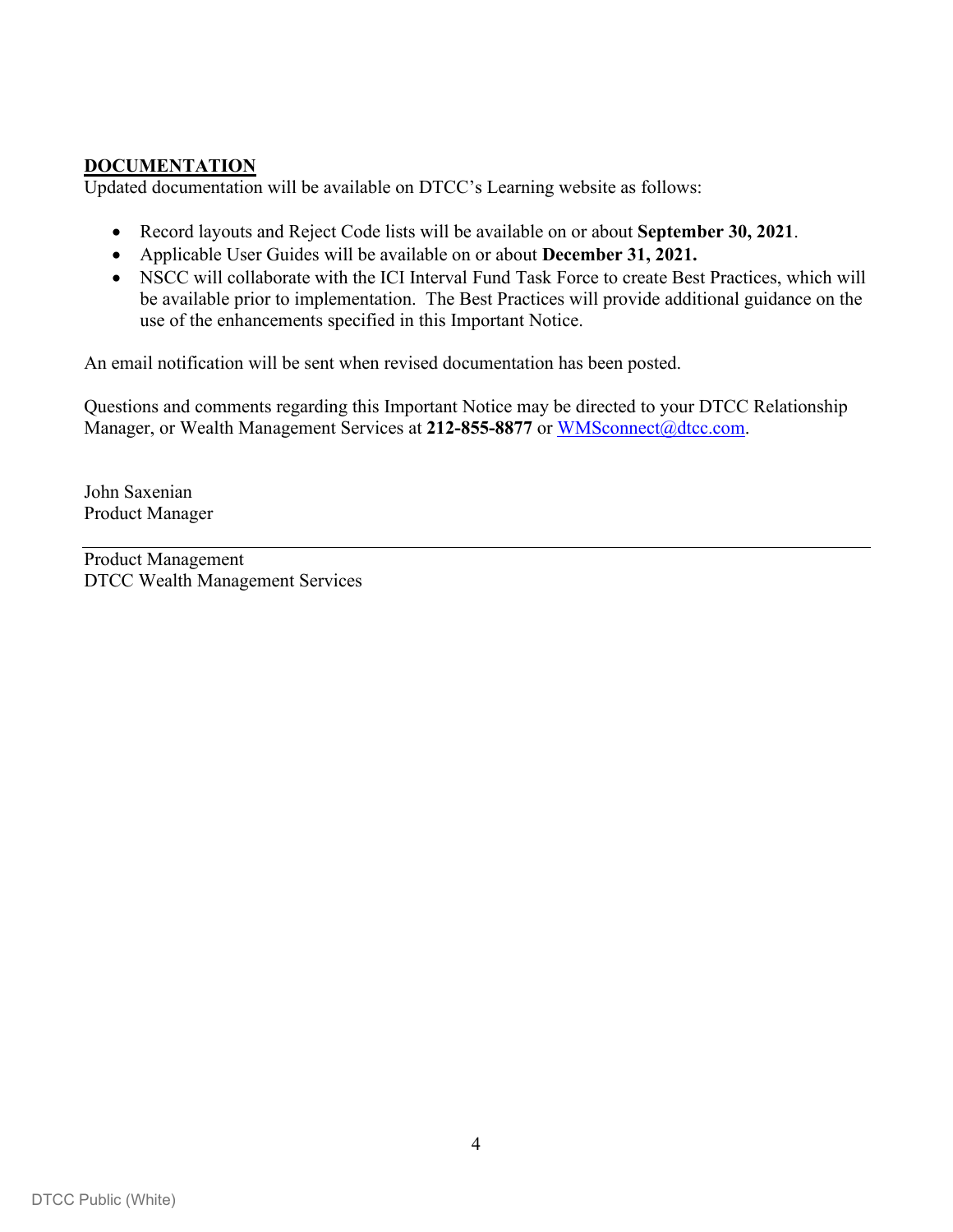# **Appendix**

#### **Fund/SERV® Enhancements** (Mainframe & Web Screens)

**Both fixed and variable record layouts will be modified for the Fund/SERV records. However, for the purpose of illustration, the fixed record layouts are displayed below.**

The enhancements to support interval fund repurchase processing will impact the following records: Order (001), Correction (003), Confirm (005), Reconfirm (006), Correction Confirm (025) and the addition of one new record, Interval Fund Acknowledgement (030). All other record types and associated rules remain unchanged.

Unless otherwise noted, all interval fund repurchase orders and corrections will follow existing record layout edit requirements, processing rules, and reject code designations.

- **1. Add a new Security Type '48 - Interval Fund' to identify an interval fund. The new Security Type will allow future-dated redemption (repurchase) orders through the system.** 
	- **A. The new Security Type '48 – Interval Fund' will be added to the 'Security Type' section of the Fund/SERV® Security Issue Add Form and Security Issue Modify Form***,* **located on the [MyDTCC web portal.](https://portal.dtcc.com/)**

**Security Type** 1940 Act Registered Fund

If you have selected "Yes" to 1940 Act Registered Fund, you must select one of these items.

Load Fund (25) No-Load Fund (26) Money Market Fund (24) Close End Fund (27) UIT (Unit Investment Trust) (15) **Interval Fund (48)**

**If you have selected the 'Interval Fund (48)' Security Type, future trade dates for Interval Fund repurchases (redemptions) will be allowed. Please note future dating only pertains to repurchases – future trade dates for purchases and exchanges will not be allowed.** 

 $\triangleright$  Funds with existing interval funds on the Fund/SERV platform must update the securities to the new security type to take advantage of the enhanced capabilities.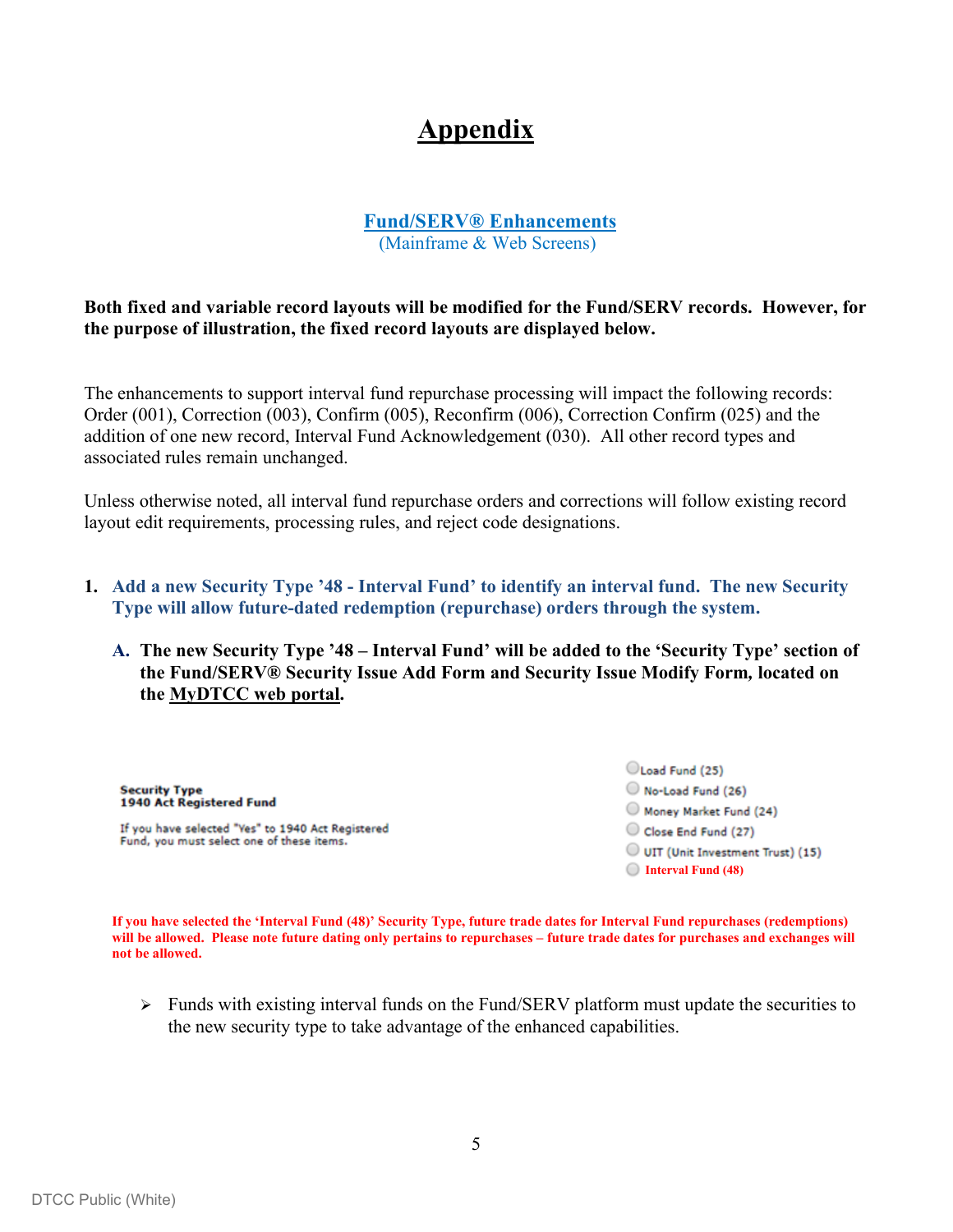# **Adding or modifying a Fund/SERV security to Security Type 48 (Interval Fund):**

For security changes to be **effective after the implementation date** (March 28, 2022) - no action is required prior to the implementation date. Change requests after the implementation date would follow the existing process outlined below:

- Requests to **modify** an existing security to Security Type 48 can be submitted by logging in to the [MyDTCC web portal,](https://portal.dtcc.com/) selecting the Fund/SERV Modify Form under the Fund/SERV product menu option, and completing the following steps:
	- 1) In the Security Type section of the form (shown above), select the Interval Fund (48) radio button.
	- 2) Indicate the requested effective date in the 'Effective Date' field.
	- 3) Complete the remaining required fields indicated by an asterisk.
	- 4) Submit the form for processing.
- Requests to **add** a new interval fund would follow the process outlined above leveraging the Fund/SERV Add Form.

For security changes to be **effective ON the implementation date** (March 28, 2022), special accommodations have been made to post the updated Fund/SERV Add Form and Fund/SERV Modify Forms to **production effective Friday, March 4, 2022. Commencing on March 4, 2022,** follow the steps outlined below to request a change be effective on the implementation date:

- 1) Follow the steps outlined above to request a change (add or modify).
- 2) Ensure the 'Effective Date' is populated with the date of March 28, 2022.
- 3) Include the below text in the Special Instructions section: *"The requested modifications should be effective March 28, 2022 in conjunction with implementation of the Interval Fund enhancements."*
- 4) To request the change be effective on the implementation date**, all requests must be received by March 11, 2022**.

#### **Important Note:**

After a security has been updated to Security Type 48, it will be reflected in the 'Security Type' field in Fund/SERV Security Master Daily (02110802) and Security Master Weekly (02110335) output files. Firms should be prepared to receive '48' as a new Security Type.

#### **B. Future trade date processing rules for Interval Fund repurchases.**

Future Trade Date Processing Rules for Security Type 48 (Interval Fund) Repurchases: **A future Trade Date will only be allowed on an interval fund repurchase Order (001) or Interval Fund repurchase Correction (003)**. Following are processing rules for future dated repurchase orders, corrections, and confirms. Please note in addition to the below enhanced processing rules, existing Fund/SERV order, correction, and confirm processing rules will continue to be enforced.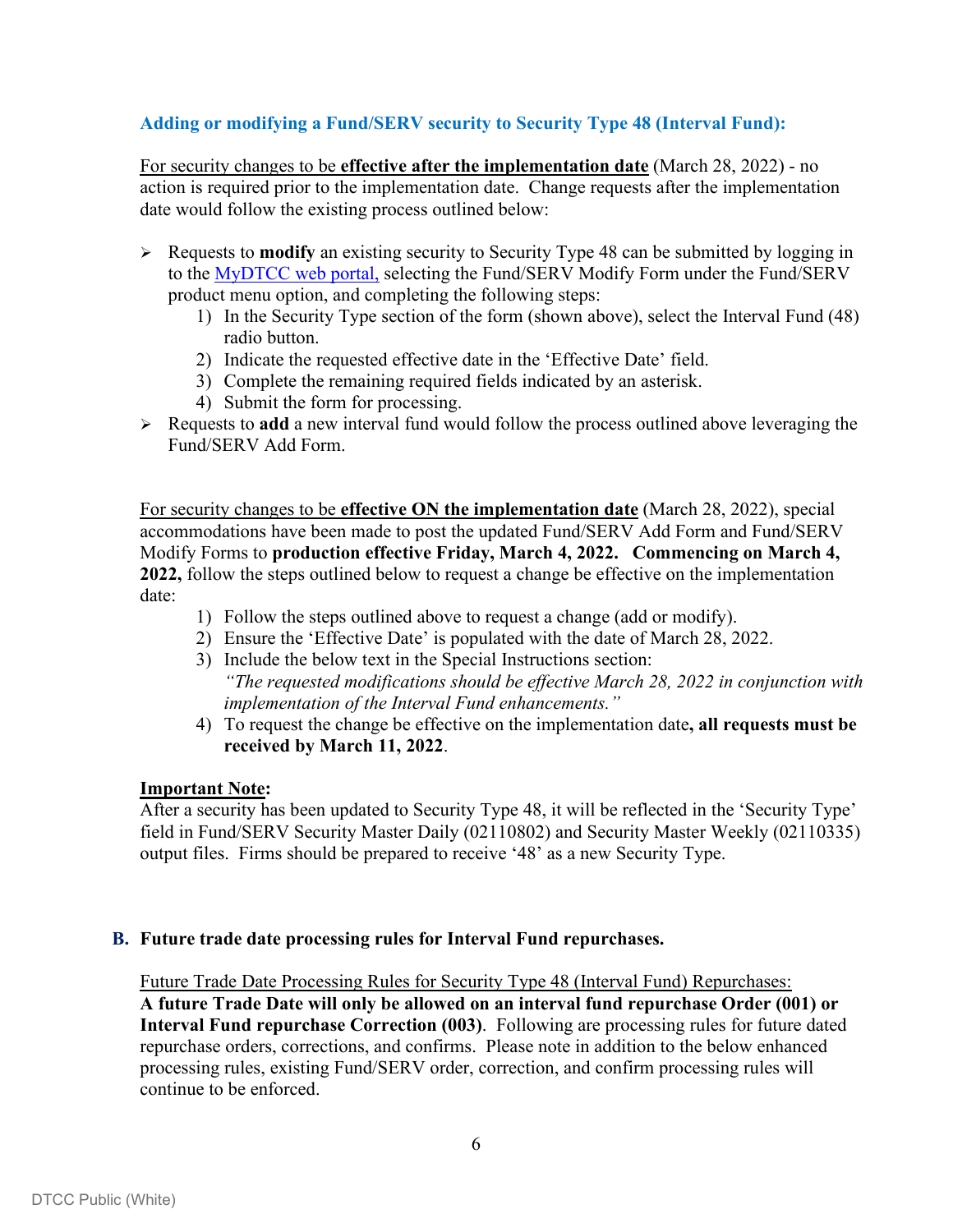- Order (001) when submitting an Interval Fund repurchase order with a future Trade Date:
	- 'Transaction Code' must = '03 Partial Liquidation' or '04 Full Liquidation'
	- 'Trade Date Forward Indicator' must = '1' (Trade Date Forwarded).
- Confirm  $(005)$  and Reconfirm  $(006)$  when confirming an Interval Fund repurchase order with a future Trade Date:
	- 'Transaction Code' must = '03 Partial Liquidation' or '04 Full Liquidation'
	- 'Trade Date Forward Indicator' must = '1' (Trade Date Forwarded).
	- 'Trade Date' must match the value on the Order (001).
- Correction  $(003)$  when correcting an Interval Fund repurchase order with a future Trade Date:
	- If **trade date is not** being corrected, 'Trade Date' must match the Order (001) and **'Trade Date Forward Indicator' must = '1'** (Trade Date forwarded).
	- If **trade date is** being corrected, **'Trade Date Forward Indicator' must = '2'** (Trade Date Being Corrected).
		- The trade date for a future dated repurchase order can either be corrected to the current Trade Date, or another future Trade Date.
	- '**Trade** Date Forward Indicator' = '0' (Trade Date Not Forwarded) is not a valid value for corrections to Orders (001) with a future Trade Date, as it only applies to current dated Orders (001) where the Trade Date has not been corrected.

In summary, the Trade Date Forward Indicator should be populated as follows when correcting a future dated Interval Fund repurchase order:

- Trade Date Forward Indicator must  $= 1$  if the Trade Date is not being corrected.
- Trade Date Forward Indicator must  $= 2$  if the Trade Date is being corrected to either the current Trade Date or another future Trade Date.
- Trade Date Forward Indicator =  $\theta$  is not allowed.
- Correction Confirm  $(0.025)$  when confirming a correction to an Interval Fund repurchase order with a future Trade Date:
	- 'Trade Date' and 'Trade Date Forward' indicator must match the values of the most recent Correction (003).

- Funds will be responsible to ensure the trade date on the repurchase order or correction is accurate for their interval fund repurchase period. If the Fund rejects the order or correction due to an invalid trade date, existing reject code 016 (Trade Date/Missing invalid) should be utilized.
- Funds will be responsible for validating a repurchase order or correction was submitted within the repurchase period. If the Fund rejects the order or correction due to an invalid submission date, existing reject code 101 (Submission date missing/invalid or not equal to trade date) should be utilized.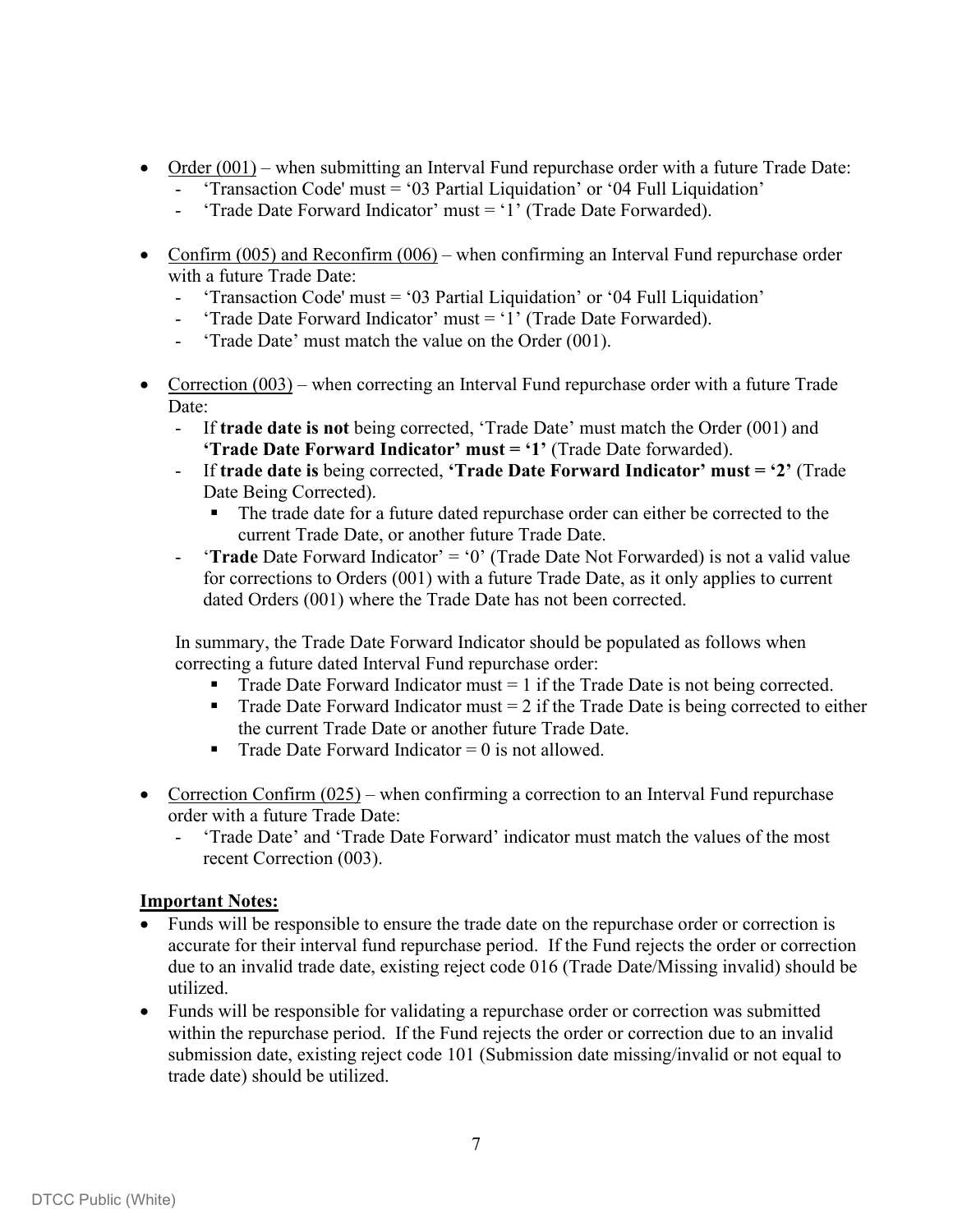# **Order (001) – Record 1 of 6 Confirm/Reconfirmation (005/006) - Record 1 of 7**

| <b>Field Name</b>                                                                                                                                                                                                                                                                                                                           | <b>Start</b> | <b>End</b> | Length         | <b>Type</b>                                                                                                                                                                                                                                                                                                                                                   | <b>Description</b>                                                                                                                                                                                              | opt/<br><b>Req</b> | <b>Reject</b><br>Code |
|---------------------------------------------------------------------------------------------------------------------------------------------------------------------------------------------------------------------------------------------------------------------------------------------------------------------------------------------|--------------|------------|----------------|---------------------------------------------------------------------------------------------------------------------------------------------------------------------------------------------------------------------------------------------------------------------------------------------------------------------------------------------------------------|-----------------------------------------------------------------------------------------------------------------------------------------------------------------------------------------------------------------|--------------------|-----------------------|
| <b>Transaction Code</b><br>Only Transaction Codes 03 and 04 will be allowed<br>for a future dated interval fund Order. If this<br>requirement is not met, NSCC will reject with<br>existing reject code 018 (Transaction Code<br>Missing/Invalid)                                                                                           | 58           | 59         | $\overline{2}$ | A/N                                                                                                                                                                                                                                                                                                                                                           | $01 =$ Initial purchase<br>$02 = Subsequent purchase$<br>$03$ = Partial liquidation<br>$04$ = Full liquidation<br>For Security Type = 48 (Interval<br>Fund) future dated orders, only<br>03 and 04 are allowed. | $\mathsf{R}$       | 018                   |
| <b>Submission Date</b><br>No change to existing Fund/SERV logic. Submission<br>Date should be within the repurchase period<br>communicated by the Fund. If the Fund rejects the<br>order due to an invalid submission date, existing<br>reject code 101 (Submission date missing/invalid or<br>not equal to trade date) should be utilized. | 60           | 67         | 8              | N                                                                                                                                                                                                                                                                                                                                                             | Mmddccyy                                                                                                                                                                                                        | R.                 | 101                   |
| <b>Trade Date</b><br>Future Trade Date should be the Repurchase Pricing<br>Date (NAV strike date) communicated by the Fund.<br>If the Fund rejects the order due to an invalid trade<br>date, existing reject code 016 (Trade Date/Missing<br>invalid) should be utilized.                                                                  | 68           | 75         | 8              | Mmddccyy<br><b>Future trade date is allowed if</b><br><b>Security Type = 48 (Interval</b><br>Fund) and Transaction Code = 03<br>(Partial Liquidation) or 04 (Full<br>Liquidation).<br><b>Best Practice:</b><br><b>Trade Date for future dated</b><br><b>Interval Fund repurchase orders</b><br>should be populated with the<br><b>Repurchase Pricing Date</b> | R.                                                                                                                                                                                                              | 016                |                       |

# **Order (001) – Record 3 of 6 Confirm/Reconfirmation (005/006) - Record 3 of 7**

| <b>Field Name</b>                                                                                                                                                                                                                     | <b>Start</b> | <b>End</b> | Length | <b>Type</b> | <b>Description</b>                                           | Opt/<br>Reg | <b>Reject</b><br>Code |
|---------------------------------------------------------------------------------------------------------------------------------------------------------------------------------------------------------------------------------------|--------------|------------|--------|-------------|--------------------------------------------------------------|-------------|-----------------------|
| Trade Date Forward<br>Indicator                                                                                                                                                                                                       | 100          | 100        |        | A/N         | $0 =$ Trade Date not forwarded<br>$1 =$ Trade Date forwarded | OC.         | 229                   |
| The Trade Date Forward Indicator for a future dated<br>repurchase order must be populated with a 1 (Trade)<br>Date Forwarded) or NSCC will reject with existing<br>reject code 229 (Trade Date Forward Indicator<br>missing/invalid). |              |            |        |             | Must be 1 if Trade Date not equal<br>Submission Date.        |             |                       |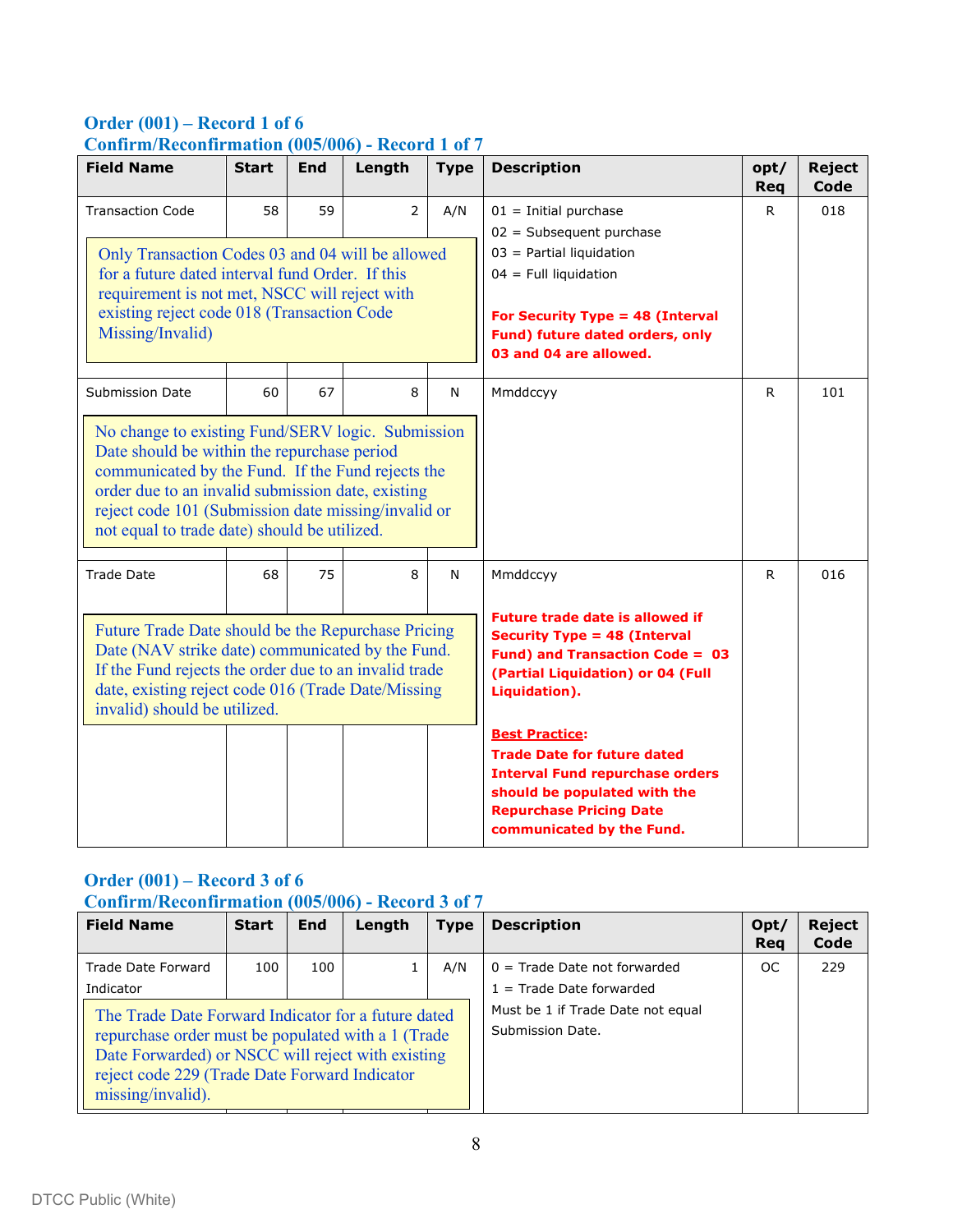| <b>Field Name</b>                                                                                                                                                                                                                                                                                                                                                                          | <b>Start</b> | End | Length         | <b>Type</b>  | <b>Description</b>                                                                                                                                                                                                                                                                                                                                                                         | Opt/<br><b>Req</b> | <b>Reject</b><br>Code |
|--------------------------------------------------------------------------------------------------------------------------------------------------------------------------------------------------------------------------------------------------------------------------------------------------------------------------------------------------------------------------------------------|--------------|-----|----------------|--------------|--------------------------------------------------------------------------------------------------------------------------------------------------------------------------------------------------------------------------------------------------------------------------------------------------------------------------------------------------------------------------------------------|--------------------|-----------------------|
| <b>Transaction Code</b><br>Only Transaction Codes 03 and 04 will be allowed<br>for a future dated interval fund order. If this<br>requirement is not met, NSCC will reject with<br>existing reject code 018 (Transaction Code<br>Missing/Invalid)                                                                                                                                          | 58           | 59  | $\overline{2}$ | A/N          | $01 =$ Initial purchase<br>$02 = Subsequent purchase$<br>$03$ = Partial liquidation<br>$04$ = Full liquidation<br>For Security Type = 48 (Interval<br>Fund) future dated orders, only<br>03 and 04 are allowed.                                                                                                                                                                            | R.                 | 018                   |
| <b>Submission Date</b><br>No change to existing Fund/SERV logic.<br>Submission Date should be within the repurchase<br>period communicated by the Fund. If the Fund<br>rejects the order due to an invalid submission date,<br>existing reject code 101 (Submission date<br>missing/invalid or not equal to trade date) should be<br>utilized.                                             | 60           | 67  | 8              | $\mathsf{N}$ | Mmddccyy                                                                                                                                                                                                                                                                                                                                                                                   | $\mathsf{R}$       | 101                   |
| Trade Date<br>Future Trade Date should be the Repurchase Pricing<br>Date (NAV strike date) communicated by the Fund.<br>If the Fund rejects the order due to an invalid trade<br>date, existing reject code 016 (Trade Date/Missing<br>invalid) should be utilized.<br>On a Correction (003), if Trade Date is not being<br>corrected, the Trade Date must match the date on<br>the order. | 68           | 75  | 8              | $\mathsf{N}$ | Mmddccyy<br><b>Future trade date is allowed if</b><br><b>Security Type = 48 (Interval</b><br>Fund) and Transaction Code = 03<br>(Partial Liquidation) or 04 (Full<br>Liquidation).<br><b>Best Practice:</b><br><b>Trade Date for future dated</b><br><b>Interval Fund repurchase orders</b><br>should be populated with the<br><b>Repurchase Pricing Date</b><br>communicated by the Fund. | R.                 | 016                   |

# **Correction & Correction Confirm Records (003/025) – Record 1 of 13**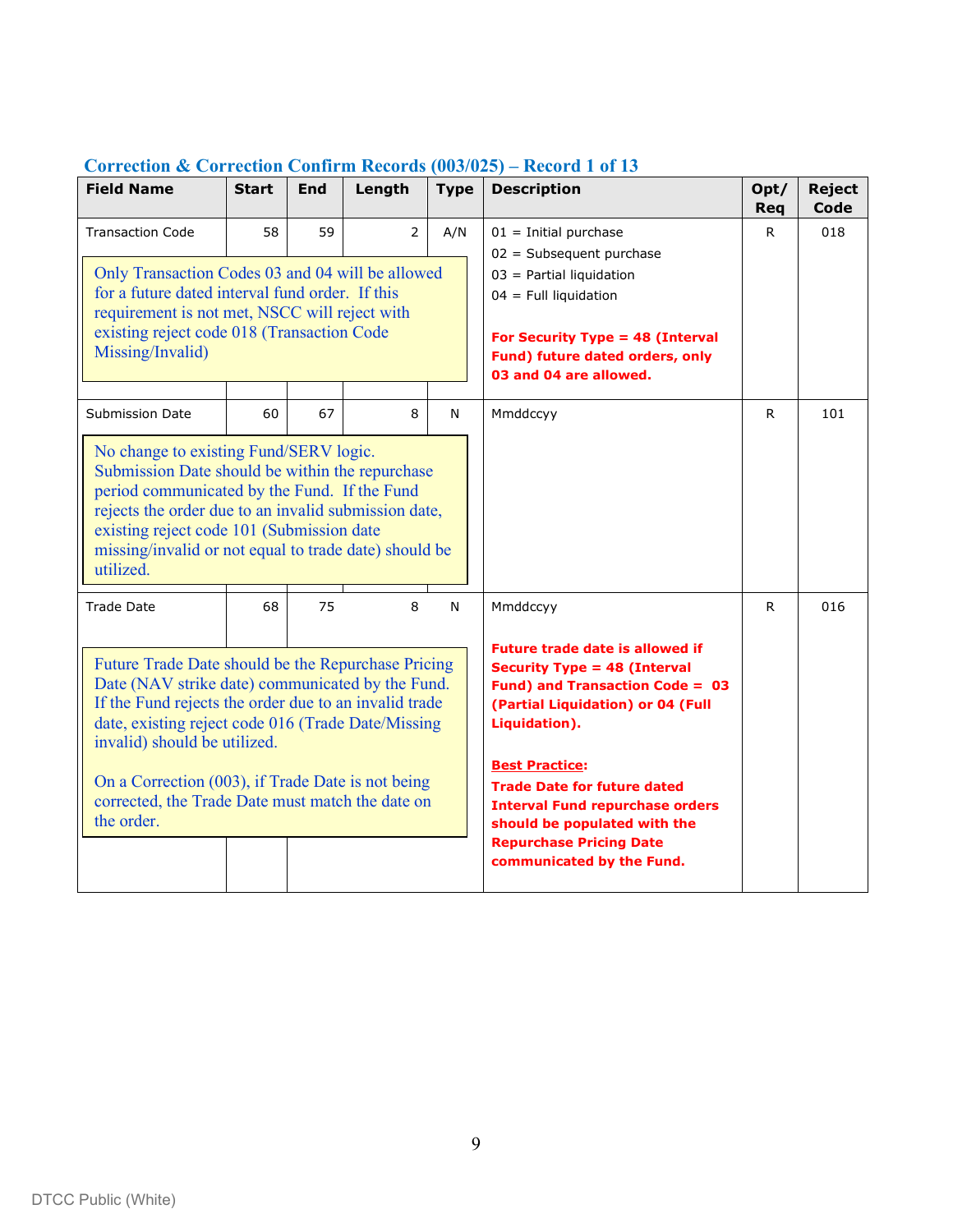| <b>Field Name</b>                                                                                                                                                                                                                                                                                                                                                                                                                                                                                                                                                                                                                                                                                                                                        | <b>Start</b> | End | Length       | <b>Type</b> | <b>Description</b>                                                                                                                                                                                                                                                                                                                                                                             | Opt/<br>Req | <b>Reject</b><br>Code |
|----------------------------------------------------------------------------------------------------------------------------------------------------------------------------------------------------------------------------------------------------------------------------------------------------------------------------------------------------------------------------------------------------------------------------------------------------------------------------------------------------------------------------------------------------------------------------------------------------------------------------------------------------------------------------------------------------------------------------------------------------------|--------------|-----|--------------|-------------|------------------------------------------------------------------------------------------------------------------------------------------------------------------------------------------------------------------------------------------------------------------------------------------------------------------------------------------------------------------------------------------------|-------------|-----------------------|
| Trade Date Forward<br>Indicator                                                                                                                                                                                                                                                                                                                                                                                                                                                                                                                                                                                                                                                                                                                          | 100          | 100 | $\mathbf{1}$ | A/N         | $0 =$ Trade Date not forwarded<br>$1 =$ Trade Date forwarded                                                                                                                                                                                                                                                                                                                                   | OC.         | 229                   |
| The Trade Date Forward Indicator on a Correction<br>(003) to a future dated repurchase order must be<br>populated with a:<br>- 1 (Trade Date Forwarded) if the Trade Date is not<br>being corrected and remains the same as the order.<br>- 2 (Trade Date being corrected) if Trade Date is being<br>corrected to the current Trade Date, or another future<br>Trade Date.<br>$0 =$ Trade Date not forwarded' on a Correction (003)<br>is not allowed if Order $(001)$ was future dated. '0' is<br>only allowed when correcting a current dated Order<br>(001) where the Trade Date has not been corrected.<br>If the above conditions are not met, NSCC will reject<br>with existing reject code 229 (Trade Date Forward<br>Indicator missing/invalid). |              |     |              |             | $2$ = Trade Date being corrected<br>For record type 003:<br>a. Must be 2 if Trade Date not equal<br>Trade Date on order.<br>b. Must be 1 if Trade Date equal<br>Trade Date on order and Trade Date<br>on order is forwarded.<br>c. Must be 0 if Trade Date equal Trade<br>Date on order and Trade Date on<br>order is not forwarded.<br>For record type 025:<br>Must be same as on record 003. |             |                       |

# **Correction & Correction Confirm Records (003/025) – Record 3 of 13**

# **2. Add a new optional "de-minimis repurchase waiver code" field to the Order (001) and Correction (003) records.**

- $\triangleright$  This field will allow Firms to indicate the repurchase order is eligible for de-minimis treatment, if proration applies to the event, in accordance with the Fund's prospectus.
- $\triangleright$  Value must = 'blank', '0', or '1' or NSCC will reject the record with new Reject Code '286 -De-minimis repurchase waiver code is invalid'.
- $\triangleright$  This field does not apply to the Correction Confirmation (025) and Post Settlement Correction by Fund (026) records. If this position is populated on these records, NSCC will not validate against the field and will populate a space on output.

*The de-mimimis repurchase waiver code field will not be added to the new Acknowledgement (030), Confirm (005), or Correction Confirmation (025) records. The applicable confirm record will include the number of shares tendered, signifying whether the shares were prorated or excluded from proration (if proration is applied to the repurchase offer) due to the de-minimis waiver.*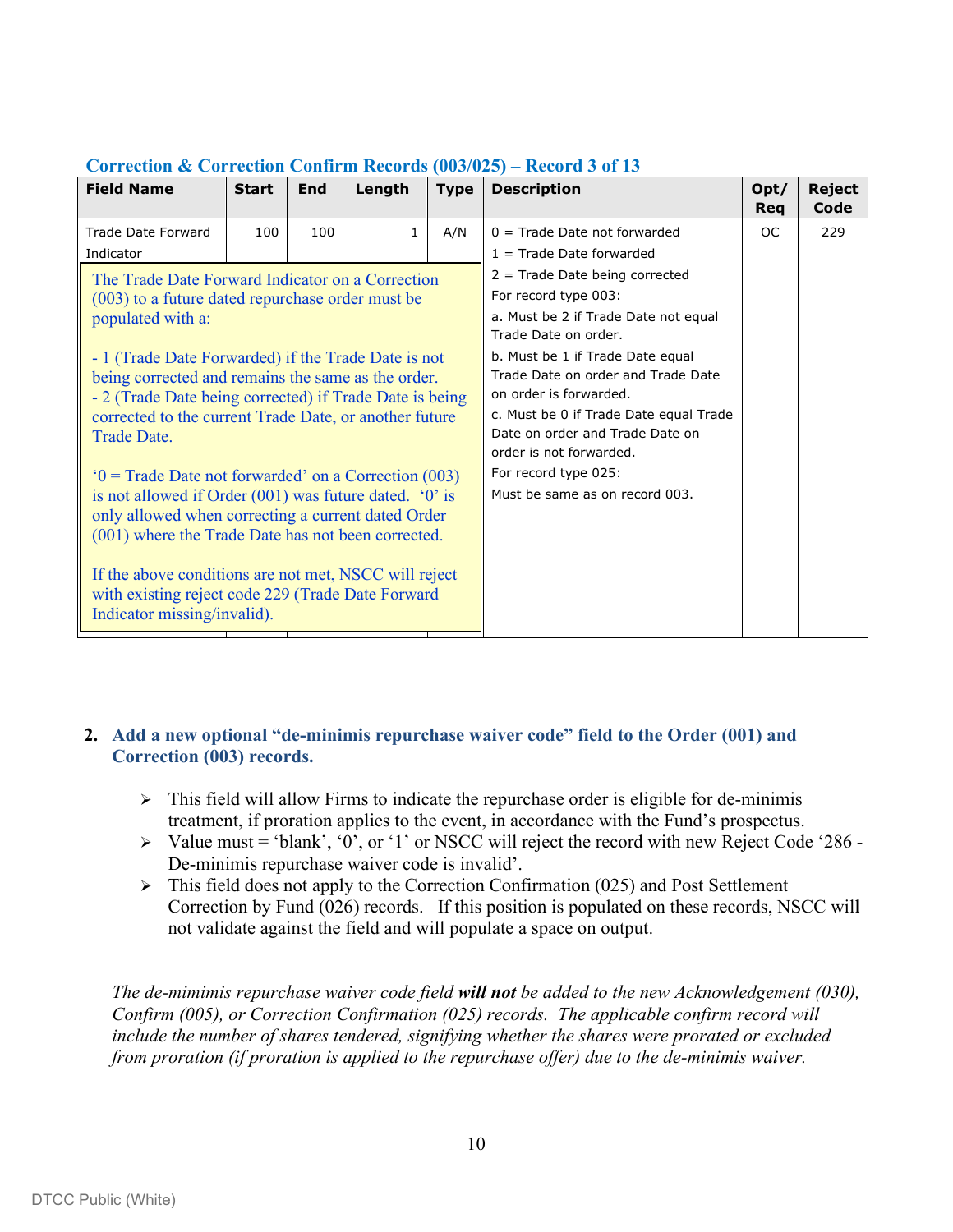| <b>Field Name</b>                              | <b>Start</b> | <b>En</b><br>d | Lengt<br>h | <b>Type</b> | <b>Description</b>                                                                                                                                                                                                                              | Opt/<br>Reg  | Reject<br>Code |
|------------------------------------------------|--------------|----------------|------------|-------------|-------------------------------------------------------------------------------------------------------------------------------------------------------------------------------------------------------------------------------------------------|--------------|----------------|
| <b>De-minimis</b><br>repurchase<br>waiver code | 96           | 96             | 1          | A/N         | 'blank' or $0 = No$ ;<br>$1 = Yes''$<br>Allows Firms to indicate if an Interval Fund<br>repurchase order is eligible for de-minimis<br>treatment in accordance with the Fund's<br>prospectus.<br>Should only be populated for an Interval Fund. | $\mathbf{o}$ | 286            |
| <b>Filler</b>                                  | 9697         | 98             | $-3$ 2     | A/N         | Space                                                                                                                                                                                                                                           | R            |                |

#### **Order (001) – Record 3 of 6 Correction (003) – Record 3 of 13**

#### **3. Modify 'Anticipated Settlement Date' field logic to not allow Firms to override the settlement date for a current or future dated interval fund repurchase.**

Firms **should not** populate the Anticipated Settlement Date **on a current or future dated** interval fund repurchase order. If a Firm populates this field on an Order (001) or Correction (003), NSCC will not reject the order but will default the value to 12/31/9999 and pass it to the Fund along with the value populated in the Settlement Override Reason Code field.

This enhancement will allow Funds to control the settlement date for the repurchase period based on the settlement cycle established on the security. After the order is confirmed by the Fund, Fund/SERV will calculate the settlement date for the trade based on the settlement cycle, and any alternate settlement cycle, established on the security by the Fund (T1, T2, etc.).

| Correction $(003)$ – Record 3 of 13 |              |            |        |             |                                                                                                                                                                                                                                                                                                   |             |                |  |  |  |
|-------------------------------------|--------------|------------|--------|-------------|---------------------------------------------------------------------------------------------------------------------------------------------------------------------------------------------------------------------------------------------------------------------------------------------------|-------------|----------------|--|--|--|
| <b>Field</b><br><b>Name</b>         | <b>Start</b> | <b>End</b> | Length | <b>Type</b> | <b>Description</b>                                                                                                                                                                                                                                                                                | Opt/<br>Req | Reject<br>Code |  |  |  |
| Anticipated<br>Settlement<br>Date   | 27           | 34         | 8      | A/N         | Mmddccyy<br>For Security Issue Type $= 63$ , Required if Settlement<br>Override Reason Code is space<br>For other Security Types:<br>1. Required if Settlement Override Reason Code is provided<br>and is not 04 or 06 (x-settlement).<br>2. Not allowed if Settlement Override Reason Code = 04. | OC.         | 180            |  |  |  |
|                                     |              |            |        |             | This field should not be populated when Security<br>Type = 48, and Transaction Code = $03$ (Partial<br>Liquidation) or 04 (Full Liquidation). If populated,<br>NSCC will default the value to 12319999 and pass<br>the order to the Fund.                                                         |             |                |  |  |  |

# **Order (001) – Record 3 of 6**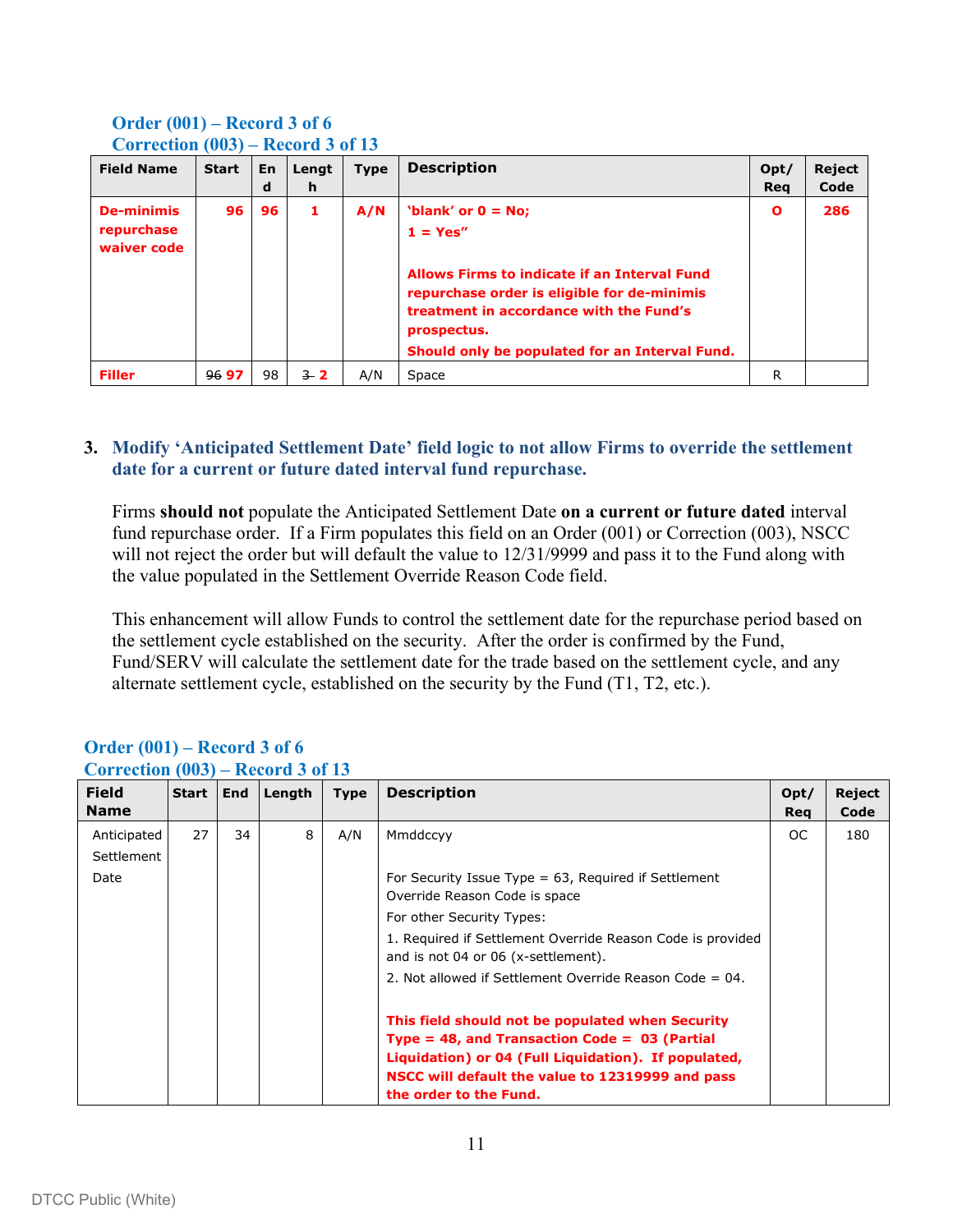## **4. Add a new Interval Fund Acknowledgement Record (030).**

The new Acknowledgement Record has been requested to provide Firms assurance that the request for an interval fund repurchase Order (001), or Correction (003), has been received by the Fund. The Acknowledgement Record does not indicate the trade is in good order, the confirm will continue to provide the details of the accepted order. **Acknowledgement (030) of an Order (001)** with a future trade date will also allow the order to **remain open for 10 business days after the trade date** to accommodate a future dated trade (see [Section 5](#page-14-0) for additional details on enhanced purge criteria).

- This record will be **optional** and **only allowed for Security Type 48** (Interval Fund) when acknowledging an interval fund repurchase Order (001) or Correction (003). If these conditions are not met, the record will be rejected with existing reject code 023 (Invalid Record Type for existing transaction).
- $\geq$  Only Fund clients (Originator Type F=Fund) will be allowed to submit an Acknowledgment  $(030)$ .
- $\triangleright$  Fields denoted with an asterisk must match the corresponding value provided in the Order (001) or Correction (003)
- $\triangleright$  When acknowledging a Correction (003), the Acknowledgement (030) must reflect the latest correction indicator on the Correction (003) or it will be rejected.
- $\triangleright$  If the TPA Number field is populated on an Order (001) or Correction (003), accepted Acknowledgement (030) records will be sent to both the Firm and TPA.

#### **Best Practice**:

The best practice is for Funds to submit an Acknowledgement (030) record for **all current and future dated** interval fund **repurchase Orders (001) and Corrections (003),** regardless of the proximity to the trade date. This is the case even if the order or correction is received on trade date when a confirmation is also being sent. Funds should send the Acknowledgement (030) as soon as practicable, preferably the same business day as the order or correction is received.

- Reminders **will not be sent** if a repurchase Order (001) or Correction (003) has not been acknowledged.
- The Acknowledgement (030) and Confirm (005 and 025) records can be sent in the same cycle, or in different cycles. Further, there will be no dependency on the sequence in which these records are submitted; an acknowledgement can be submitted before a confirm and vice versa.
- An Acknowledgement (030) **does not** indicate the repurchase order or correction is in good order and will be processed by the Fund. The acknowledgement provides Firms with the confidence their transaction was received at the Fund; however the order or correction may be rejected by the Fund at any time prior to being confirmed. A repurchase order **must be confirmed to settle.**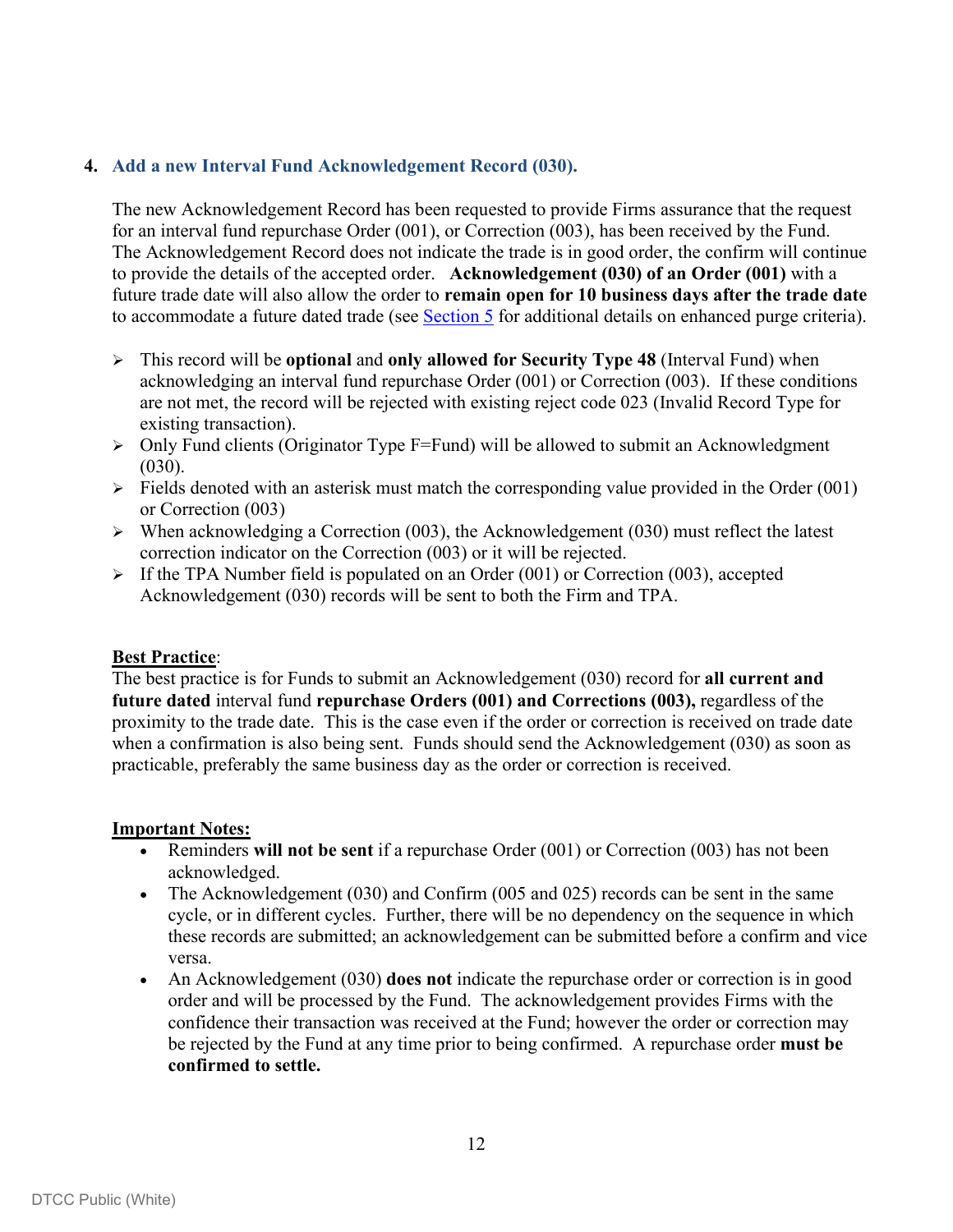# **Interval Fund Acknowledgement (030)**

**Optional Record – only allowed for acknowledging an Order (001) or Corrections (003) when: Security Type = 48 (Interval Fund) AND Transaction Type = '03 - Partial Liquidation' or '04 - Full Liquidation'.**

| <b>Field Name</b>                            | <b>Start</b>      | <b>End</b>               | Length         | <b>Type</b> | <b>Description</b>                                                                                                               | Opt/<br>Reg  | <b>Reject</b><br>Code |
|----------------------------------------------|-------------------|--------------------------|----------------|-------------|----------------------------------------------------------------------------------------------------------------------------------|--------------|-----------------------|
| <b>Physical Sequence</b><br><b>Number</b>    | 1                 | $\overline{2}$           | $\overline{2}$ | A/N         |                                                                                                                                  | R            | 004                   |
| <b>Logical Sequence</b><br><b>Number</b>     | 3                 | 4                        | $\overline{2}$ | A/N         | 01                                                                                                                               | R            | 004                   |
| <b>Originator Type</b>                       | 5                 | 5                        | 1              | A/N         | $F = Fund$                                                                                                                       | R            | 187                   |
| <b>Filler</b>                                | 6                 | $\overline{\phantom{a}}$ | $\overline{2}$ | A/N         | <b>Space</b>                                                                                                                     | R            |                       |
| Firm Number*                                 | 8                 | 11                       | 4              | N           | NSCC will reject if value does not<br>match Order (001) or Correction<br>(003).                                                  | R            | 008                   |
| <b>Filler</b>                                | $12 \overline{ }$ | 14                       | 3              |             | <b>Space</b>                                                                                                                     | R            |                       |
| <b>Record Type</b>                           | 15                | 17                       | 3              | A/N         | $030 = Interval Fund$<br>Acknowledgment                                                                                          | R            | 002                   |
| <b>Test Indicator</b>                        | 18                | 18                       | $\mathbf{1}$   | A/N         | $0 =$ Production<br>$1 = Test$                                                                                                   | R            | 122                   |
| <b>Filler</b>                                | 19                | 19                       | $\mathbf{1}$   |             | <b>Space</b>                                                                                                                     | R.           |                       |
| <b>Fund Number*</b>                          | 20                | 23                       | 4              | N           | If populated must match value<br>on Order (001) or Correction<br>(003).                                                          | O            | 100                   |
| <b>Filler</b>                                | 24                | 26                       | 3              | A/N         | <b>Space</b>                                                                                                                     | R            |                       |
| <b>Security Issue</b><br><b>Country Code</b> | 27                | 28                       | $\overline{2}$ | A/N         | Space. For future use                                                                                                            | R            |                       |
| <b>Security Issue</b><br>$ID*$               | 29                | 37                       | 9              | A/N         | NSCC will reject if value does not<br>match Order (001), or Correction<br>(003).                                                 | R            | 007                   |
| <b>Security Issue</b><br><b>Check Digit</b>  | 38                | 38                       | $\mathbf{1}$   | A/N         | Space. For future use                                                                                                            | R            |                       |
| <b>Security Issue</b><br><b>Type</b>         | 39                | 40                       | $\mathbf{2}$   | A/N         | If not populated, NSCC will<br>populate on output based on the<br><b>Security Type in the Fund/SERV</b><br>Security master file. | $\mathbf{o}$ |                       |
| <b>Control Number*</b>                       | 41                | 55                       | 15             | A/N         | NSCC will reject if value does not<br>match Order (001), or Correction<br>(003).                                                 | R            | 005                   |

**Record 1 of 2**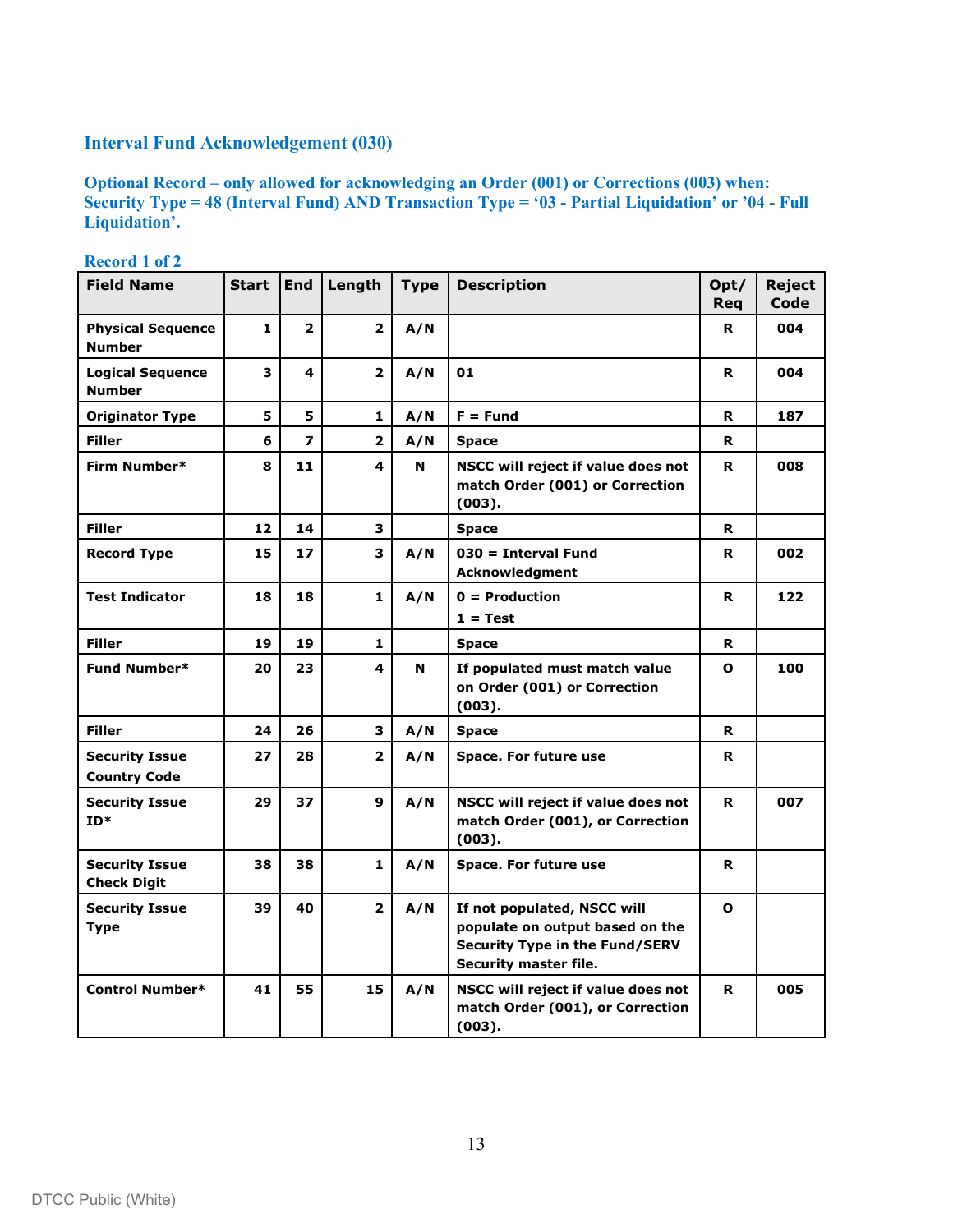| <b>Field Name</b>               | <b>Start</b> | <b>End</b> | Length         | <b>Type</b> | <b>Description</b>                            | Opt/<br><b>Req</b> | <b>Reject</b><br>Code |
|---------------------------------|--------------|------------|----------------|-------------|-----------------------------------------------|--------------------|-----------------------|
| <b>Correction</b><br>Indicator* | 56           | 56         | $\mathbf{1}$   | A/N         | $C-N = Pre-set$ tement correction             | $\Omega$           | 006                   |
|                                 |              |            |                |             | Space = No correction                         |                    |                       |
|                                 |              |            |                |             | <b>Best Practice:</b>                         |                    |                       |
|                                 |              |            |                |             | • Populate when acknowledging                 |                    |                       |
|                                 |              |            |                |             | a Correction (003). Value must                |                    |                       |
|                                 |              |            |                |             | match latest correction                       |                    |                       |
|                                 |              |            |                |             | indicator.                                    |                    |                       |
|                                 |              |            |                |             | • Do not populate when                        |                    |                       |
|                                 |              |            |                |             | acknowledging an Order (001).<br><b>Space</b> |                    |                       |
| <b>Filler</b>                   | 57           | 57         | $\mathbf{1}$   | A/N         |                                               | R.                 |                       |
| <b>Transaction Code</b>         | 58           | 59         | $\overline{2}$ | A/N         | 03 = Partial liquidation                      | R                  | 018                   |
|                                 |              |            |                |             | $04 =$ Full liquidation                       |                    |                       |
| <b>Submission Date</b>          | 60           | 67         | 8              | N           | mmddccyy                                      | R.                 | 101                   |
| Trade Date*                     | 68           | 75         | 8              | N           | mmddccvv                                      | R                  | 016                   |
|                                 |              |            |                |             | NSCC will reject if value does not            |                    |                       |
|                                 |              |            |                |             | match Order (001), or Correction              |                    |                       |
|                                 |              |            |                |             | (003).                                        |                    |                       |
| <b>Filler</b>                   | 76           | 80         | 5              | A/N         | <b>Space</b>                                  | R                  |                       |
| <b>NSCC Rejection</b>           | 81           | 81         | $\mathbf{1}$   | A/N         | <b>Input: Space</b>                           | R.                 |                       |
| <b>Indicator</b>                |              |            |                |             | Output:                                       |                    |                       |
|                                 |              |            |                |             | $0 =$ Accepted by NSCC                        |                    |                       |
|                                 |              |            |                |             | $1 =$ Rejected by NSCC                        |                    |                       |
|                                 |              |            |                |             | 2 = Rejected by NSCC, multiple                |                    |                       |
|                                 |              |            |                |             | errors                                        |                    |                       |
| <b>NSCC Reject Code</b>         | 82           | 84         | 3              | A/N         | <b>Input: Space</b>                           | R                  |                       |
|                                 |              |            |                |             | <b>Output: Reject code</b>                    |                    |                       |
| <b>Filler</b>                   | 85           | 100        | 16             | A/N         | <b>Space</b>                                  | R                  |                       |

#### **Interval Fund Acknowledgement (030) Record 2 of 2**

**Field Name Start End Length Type Description Opt/ Req Reject Code Physical Sequence Number 1 2 2 A/N R 004 Logical Sequence Number 3 4 2 A/N 02 R 004 Filler 5 7 3 A/N Space R**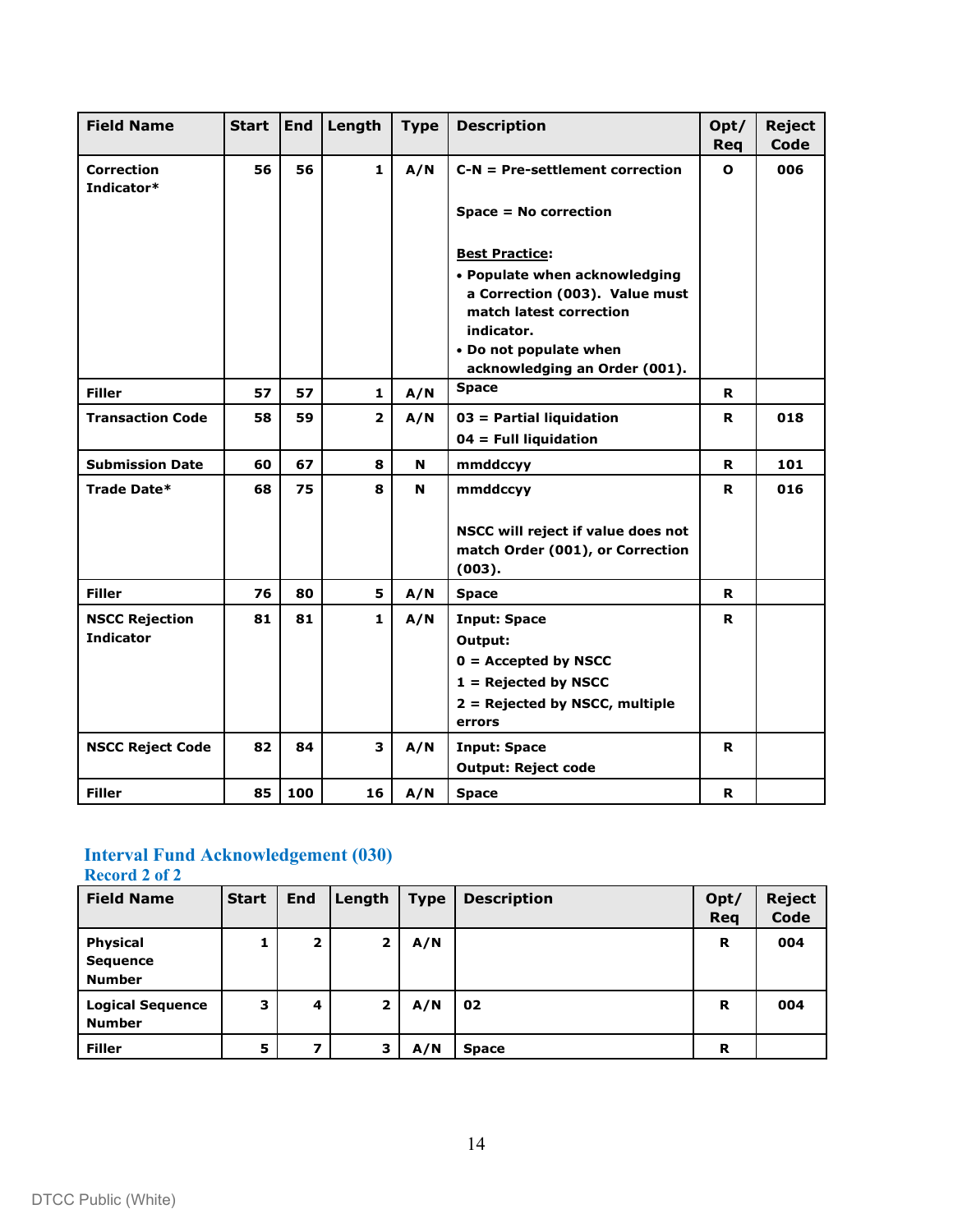| <b>Field Name</b>                                   | <b>Start</b> | <b>End</b> | Length | <b>Type</b> | <b>Description</b>                                                                 | Opt/<br>Reg | <b>Reject</b><br>Code |
|-----------------------------------------------------|--------------|------------|--------|-------------|------------------------------------------------------------------------------------|-------------|-----------------------|
| <b>Customer</b><br><b>Account Number</b><br>at Firm | 8            | 27         | 20     | A/N         | <b>Required if 'Customer Account</b><br>Number at Fund' field is not<br>populated. | <b>RC</b>   | 020                   |
| <b>Customer</b><br><b>Account Number</b><br>at Fund | 28           | 47         | 20     | A/N         | <b>Required if 'Customer Account</b><br>Number at Firm' field is not<br>populated. | <b>RC</b>   | 011                   |
| <b>Filler</b>                                       | 48           | 100        | 53     | A/N         | <b>Space</b>                                                                       | R           |                       |

#### <span id="page-14-0"></span>**5. Modify purge rules to allow a future dated interval fund repurchase Order (001) that is Acknowledged (030) within 10 business days of the submission date to remain open for 10 business days after the future trade date.**

The following purge rules will be enforced for future dated interval fund repurchase Orders (001):

- Future dated Orders (001) that are *acknowledged* **within 10 business days of submission date** will **remain open for 10 business days after the trade date**.
- Future dated Orders (001) that are *acknowledged but not confirmed*, will be **purged 10 business days after the trade date.**
- Future dated Orders (001) that are *not acknowledged* will be **purged 10 business days after the submission date**.

**Reminder records (081 and 086)** for unconfirmed repurchase Orders (001) and Corrections (003), respectively, will be generated daily for up to 10 business days, commencing with the first business day **after the trade date**. **No reminders will be generated before the trade date, nor will reminders be generated for Acknowledgement (030) records not submitted.**

- A future dated repurchase Order (001) **must be Acknowledged (030)** within 10 business days of the submission date for the order **to remain open 10 business days after the future trade date.**
- If a Correction (003) is accepted by NSCC prior to a future dated repurchase Order (001) being Acknowledged (030), **the Correction (003) must be Acknowledged (030)** within 10 business days from the Order (001) submission date for the order **to remain open for 10 business days after the future trade date**.
- If a Correction (003) is submitted to modify a future trade date, the system will automatically adjust the order to remain open for 10 business days after the new future trade date indicated on the correction, provided the original Order (001), or Correction (003), was Acknowledged (030) within 10 business days of the Order (001) submission date.
- Repurchase Orders (001) **that are not future dated** would follow current purge rules the order will remain in an open status for 10 business days after the submission date indicated on the order.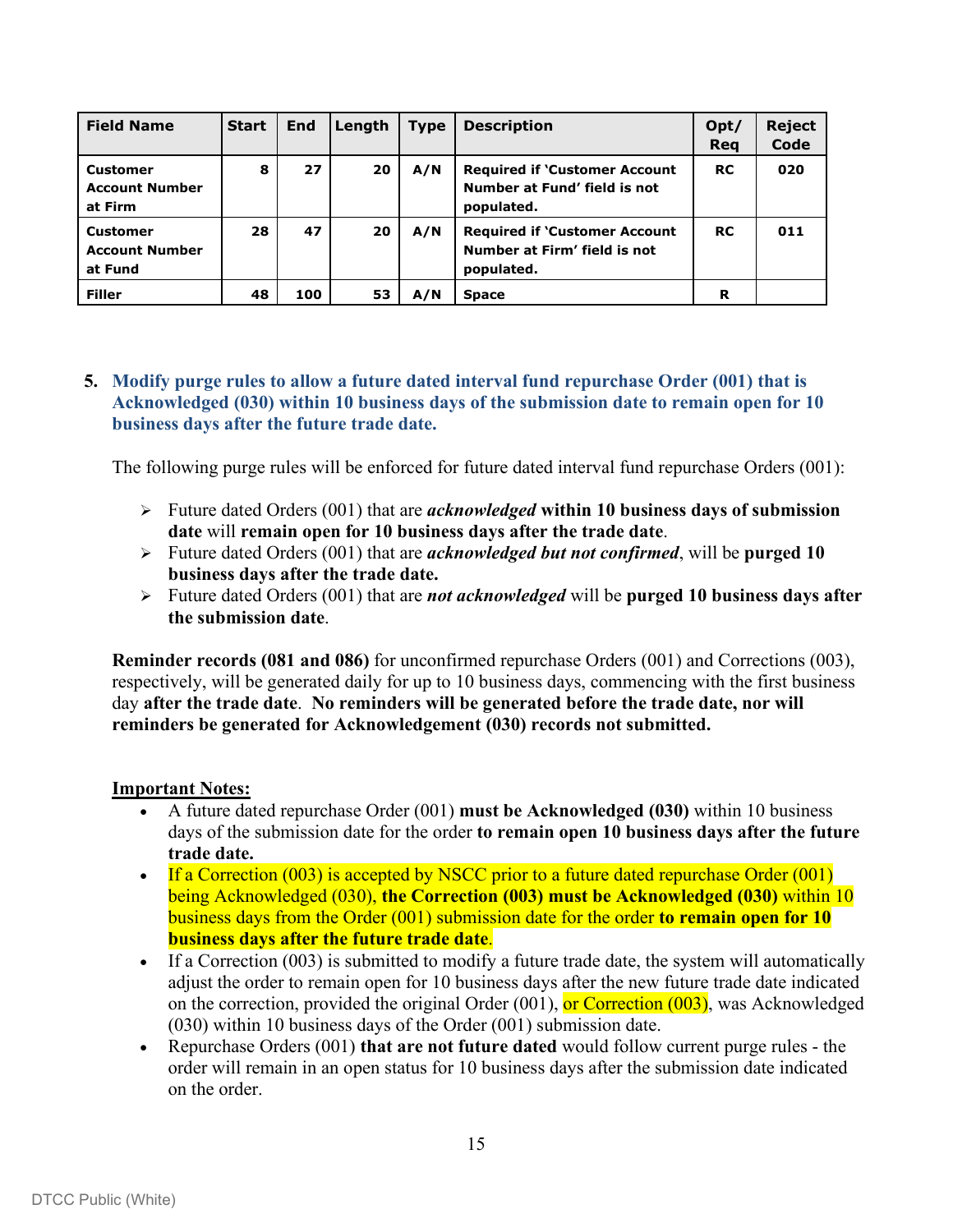# **Profile Security Enhancements**

(Mainframe and Web Screens)

#### **A new Product Type Code '48 = Interval Fund' will be added to Profile Security to identify interval funds.**

**Web Interface:** The new Product Type Code '48 = Interval Fund' will be added to the Product Type drop down list.

| <b>Fund Portfolio Details</b>          | Security Issue IDs                     | <b>Change History</b> |  |
|----------------------------------------|----------------------------------------|-----------------------|--|
| Find a Data Point                      | $\sim$                                 |                       |  |
| Fund Portfolio Data Points             |                                        |                       |  |
|                                        | General Profile/Money Market Fund Data |                       |  |
| General Profile/Money Market Fund Data |                                        |                       |  |
| * Fund Portfolio Name                  |                                        | ABC Strategic Fund    |  |
| * Fund Status                          | Open                                   |                       |  |
| * Product Type                         |                                        | Interval Fund         |  |

The Product Type Code resides at the Fund Portfolio level. Updates can be made at the Fund Portfolio level to cascade to the underlying Security Issue ID level, or at the individual Security Issue ID level.

**Mainframe Batch Files**: The new Product Type Code '48 = Interval Fund' will be added to Record Type 020 - General Profile.

*Both fixed and variable record layouts for Profile Security will be modified. However, for the purpose of illustration, the fixed record layouts are displayed below*